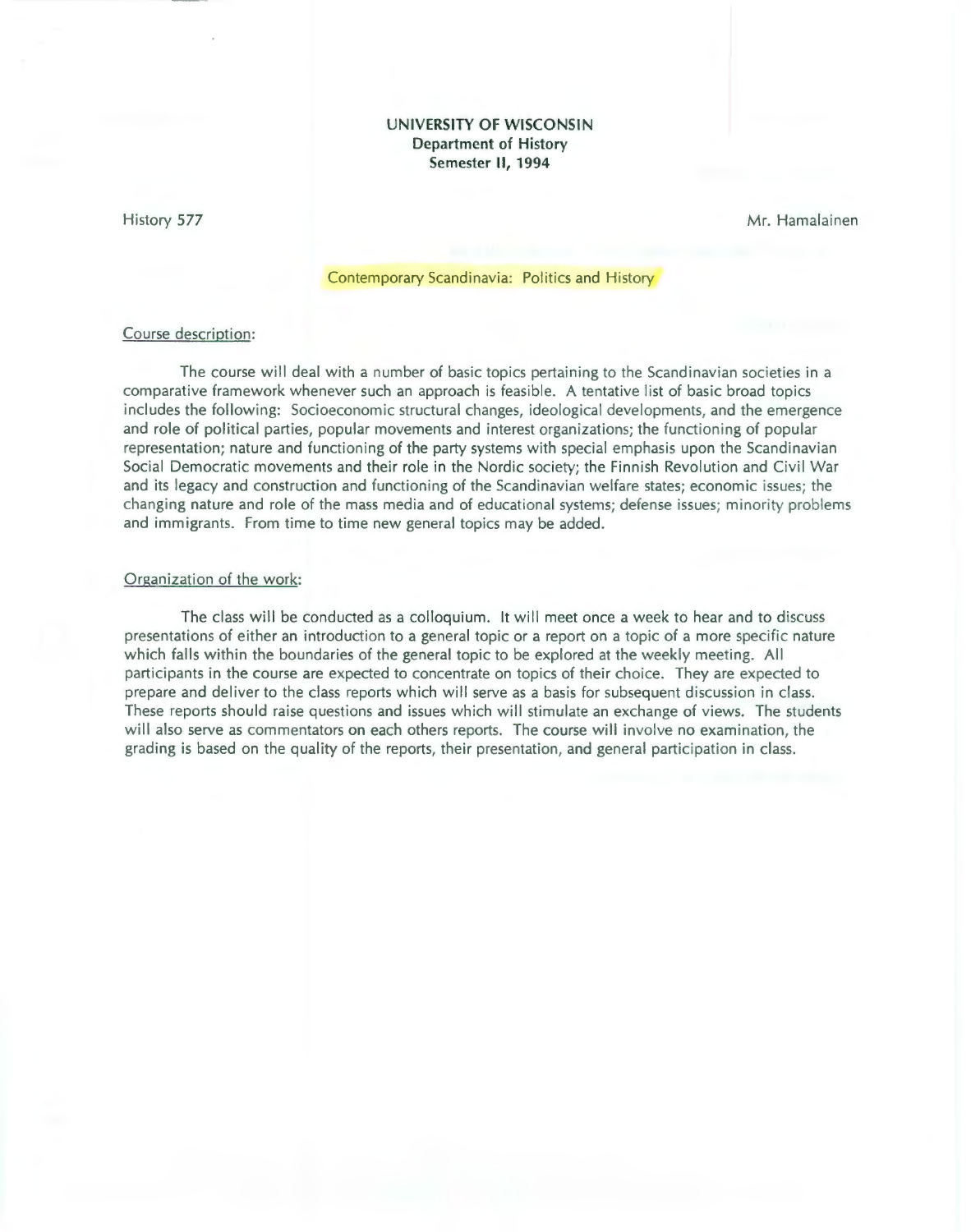History 577 - 2 - Mr. Hamalainen

POLITICAL PARTIES

INTEREST ORGANIZATIONS AND PRESSURE GROUPS

MASS MEDIA

ECONOMY DEFENSE

SOCIAL POLICIES

EDUCATION

**HEALTH** CARE

MINORITIES AND IMMIGRATION